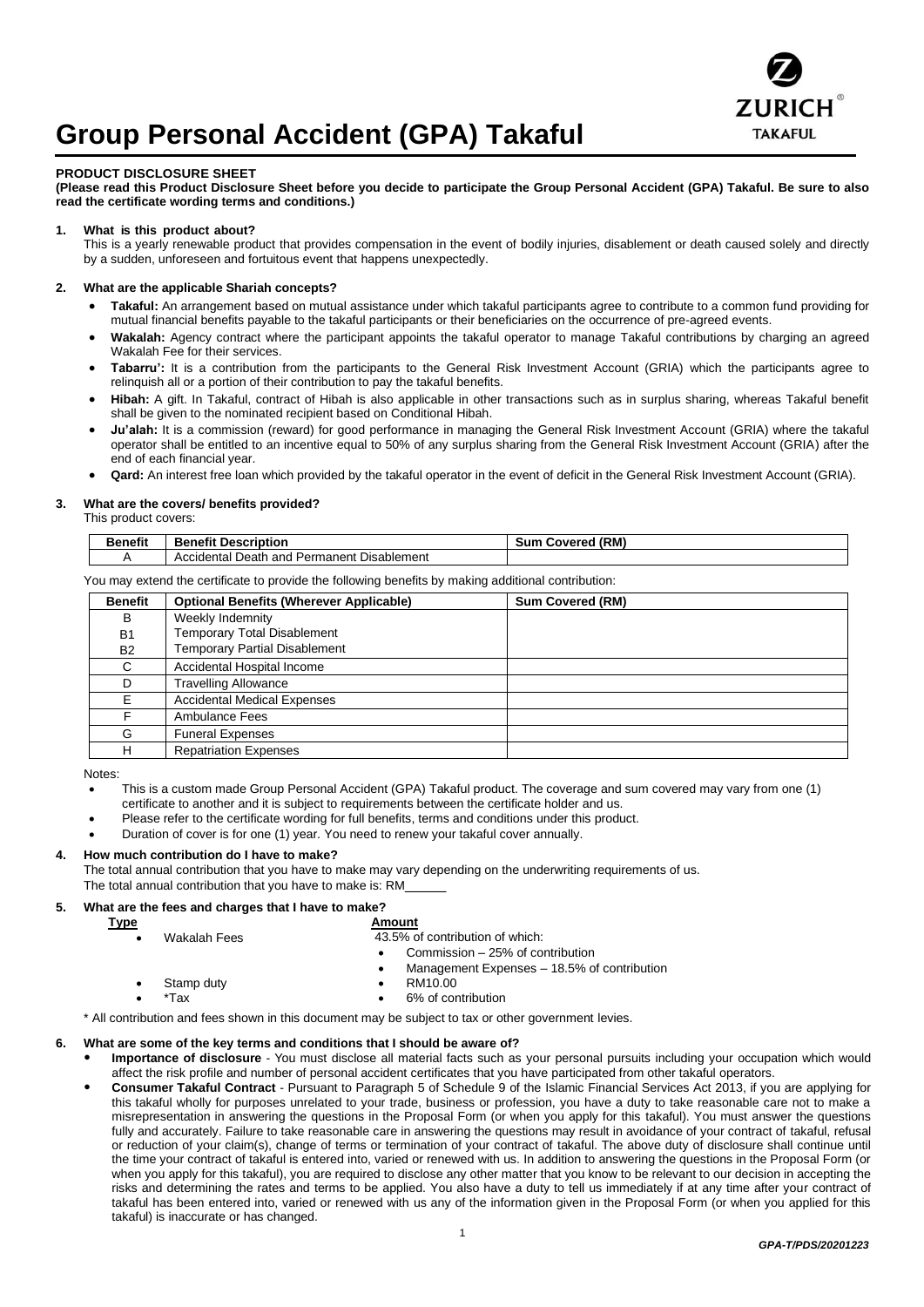- **Non-Consumer Takaful Contract** Pursuant to Paragraph 4(1) of Schedule 9 of the Islamic Financial Services Act 2013, if you are applying for this takaful for a purpose related to your trade, business or profession, you have a duty to disclose any matter that you know to be relevant to our decision in accepting the risks and determining the rates and terms to be applied and any matter a reasonable person in the circumstances could be expected to know to be relevant, otherwise it may result in avoidance of your contract of takaful, refusal or reduction of your claim(s), change of terms or termination of your contract of takaful. The above duty of disclosure shall continue until the time your contract of takaful is entered into, varied or renewed with us. You also have a duty to tell us immediately if at any time after your contract of takaful has been entered into, varied or renewed with us any of the information given in the Proposal Form (or when you applied for this takaful) is inaccurate or has changed.
- Cooling-off period You may cancel your certificate by returning the certificate within fifteen (15) days after you have received the certificate. The contributions that you have made will be returned to you provided there is no claim incurred on the certificate.
- **Claim Procedure** You must give written notice to us within fourteen (14) days after the occurrence of the incident.
- **Eligibility:** 
	- $\circ$  Age Limit sixteen (16) years old to sixty-five (65) years old, renewable up to seventy-five (75) years old. All ages refer to the age at the Person Covered next birthday.
	- o Person Covered must be a Malaysian or foreigner who has a valid work permit, student permit, permanent resident status or MM2H status.

Note: This list is non-exhaustive. Please refer to the certificate wording for full list of terms and conditions under this product.

#### **7. What are the major exclusions under this product?**

This product does not cover claims caused by the following events:

- War, Civil War
- Pre-existing condition
- Suicide while sane or insane
- Provoked Murder or Assault
- Any kind of racing other than on foot
- Radiation, Nuclear

Note: This list is non-exhaustive. Please refer to the certificate wording for full list of exclusions under this product.

#### **8. Can I cancel my certificate?**

You may cancel your certificate by giving a written notice to us provided that you have not made a claim on the certificate. Upon cancellation, you are entitled to a return of the contribution based on the scale of short period rates (please refer to certificate wording for the short period rates).

#### **9. What do I need to do if there are changes to my contact/ personal details?**

It is important that you inform us of any change in your contact detail/life profile including nomination, occupation and personal pursuits which would affect your risk profile. You can write to us at the address below or email us at: callcentre@zurich.com.my.

#### **10. Where can I get further information?**

Should you require additional information about the product, please refer to the takaful info booklet that are available at all our branches or you can obtain a copy f[rom the agent](http://www/) or visit www.insuranceinfo.com.my.

If you have any enquiries, please contact us at: **Zurich General Takaful Malaysia Berhad**  Level 23A, Mercu 3, No. 3, Jalan Bangsar, KL Eco City, 59200 Kuala Lumpur, Malaysia. Tel: 03-2109 6000 Fax: 03-2109 6888 Call Centre: 1-300-888-622 Email: callcent[re@zurich.com.my](mailto:e@zurich.com.my)

### **11. Other types of Personal Accident Takaful cover available:**

Please ask your agent/ intermediary for other similar type of products offered by us.

# **IMPORTANT NOTE**

**YOU ARE ADVISED TO TAKE NOTE OF THE SCALE OF BENEFITS FOR DEATH AND DISABLEMENT IN YOUR TAKAFUL CERTIFICATE. YOU SHOULD READ AND UNDERSTAND THE TAKAFUL CERTIFICATE AND DISCUSS WITH THE AGENT OR CONTACT THE TAKAFUL OPERATOR DIRECTLY FOR MORE INFORMATION.**

**Zurich General Takaful MalaysiaBerhad**is licensed underthe Islamic FinancialServices Act 2013 and regulated by Bank Negara Malaysia.

The information provided in this disclosure sheet is valid from 01 Apr 2021 until a revision is issued.

Note: In the event of discrepancy, ambiguity and conflict in interpreting any term or condition, the English version shall prevail and supersede the Bahasa Malaysia version.

**Zurich General Takaful Malaysia Berhad**  Registration No. 201701045981(1260157-U) Level 23A, Mercu 3, No. 3, Jalan Bangsar, KL Eco City, 59200 Kuala Lumpur, Malaysia Tel: 03-2109 6000 Fax: 03-2109 6888 Call Centre: 1-300-888-622 www.zurich.com.my

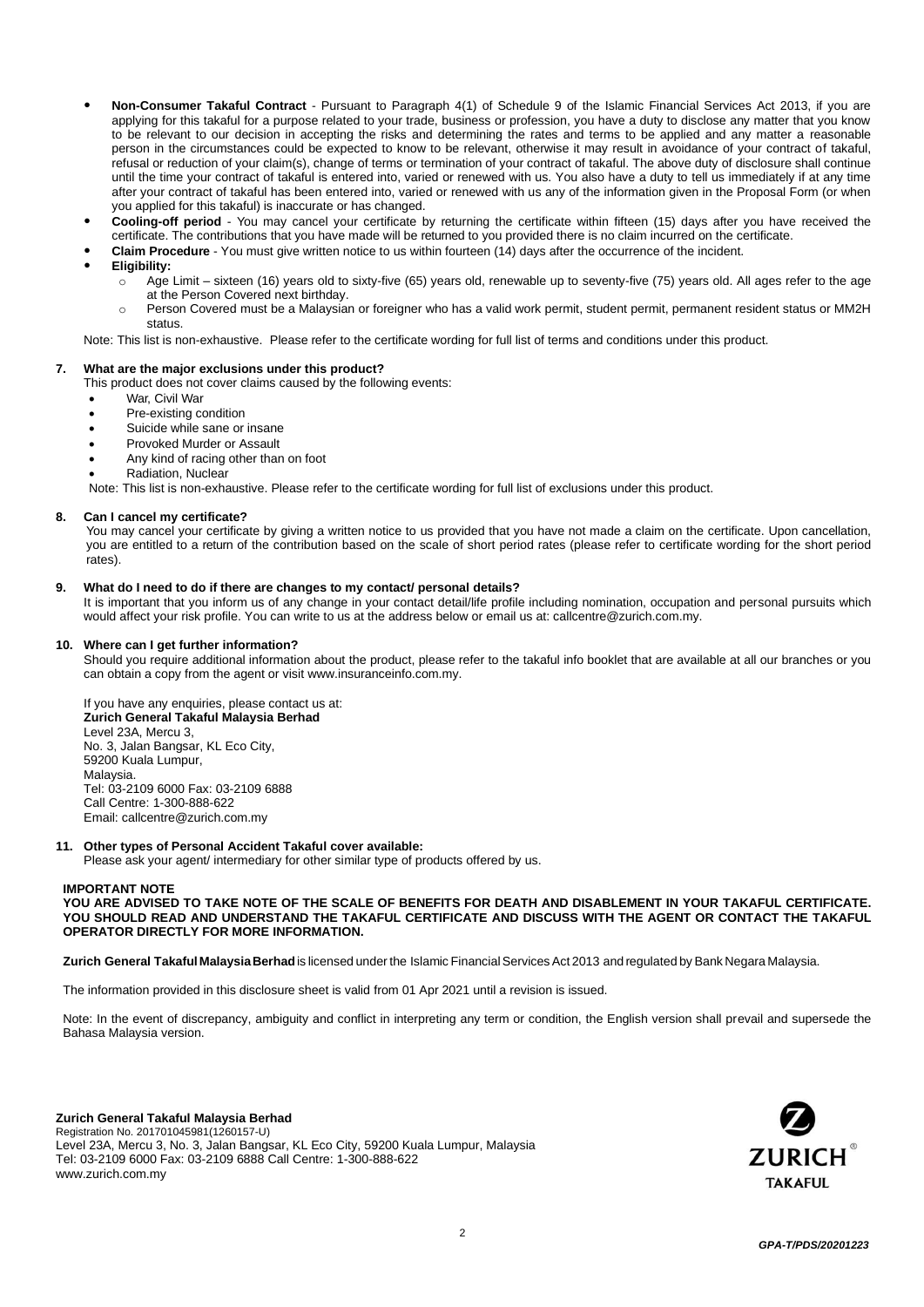# **Group Personal Accident (GPA) Takaful**



# **LEMBARAN PENDEDAHAN PRODUK**

**(Sila baca Lembaran Pendedahan Produk ini sebelum anda membuat keputusan untuk menyertai Group Personal Accident (GPA) Takaful. Pastikan anda juga membaca terma dan syarat kontrak sijil.)**

# **1. Apakah produk ini?**

Produk ini ialah produk yang boleh diperbaharui setiap tahun yang menyediakan pampasan sekiranya berlaku sebarang kecederaan, hilang upaya atau kematian yang disebabkan oleh kejadian yang berlaku secara tiba-tiba, tidak dijangka dan secara kebetulan tanpa diduga.

# **2. Apakah konsep Syariah yang digunapakai?**

- **Takaful:** Suatu persepakatan yang berdasarkan konsep saling bantu membantu di mana para peserta takaful saling bersetuju untuk memberi caruman kepada satu dana yang sama untuk menyediakan manfaat kewangan bersama yang dibayar kepada peserta takaful atau waris-waris mereka apabila berlaku peristiwa yang telah dipersetujui.
- **Wakalah:** Kontrak perwakilan di mana peserta melantik pengendali takaful untuk menguruskan caruman Takaful dengan mengenakan Yuran Wakalah untuk khidmat mereka.
- **Tabarru':** Ia adalah caruman daripada peserta kepada Akaun Pelaburan Risiko Am (GRIA) di mana Peserta bersetuju untuk melepaskan semua atau sebahagian daripada caruman tersebut untuk membayar manfaat-manfaat takaful.
- **Hibah:** Adalah hadiah. Dalam Takaful, kontrak Hibah juga boleh diguna pakai dalam transaksi lain seperti perkongsian lebihan, di mana manfaat Takaful akan diberikan kepada penama berasaskan Hibah Bersyarat.
- **Ju'alah:** Ia bermaksud komisen (ganjaran) bagi prestasi yang baik dalam menguruskan Akaun Pelaburan Risiko Am (GRIA) di mana pengendali takaful akan menerima insentif bersamaan dengan 50% daripada perkongsian Akaun Pelaburan Risiko Am (GRIA) pada akhir setiap tahun kewangan.
- **Qard:** Pinjaman tanpa faedah yang disediakan oleh pengendali takaful jika berlakunya defisit Akaun Pelaburan Risiko Am (GRIA).

#### **3. Apakah perlindungan / manfaat yang disediakan?**

Produk ini melindungi:

| Manfaat | ı Manfaat<br>Keterangan                                     | ı Dilindunai (RM)<br>Jumlah<br>Yang |
|---------|-------------------------------------------------------------|-------------------------------------|
|         | l Akibat Kemalangan<br>. Upava Kekal<br>Kematian dan Hiland |                                     |

Anda boleh mendapatkan perlindungan-perlindungan tambahan seperti yang tertera di bawah dengan membuat caruman tambahan:

| <b>Manfaat</b> | Manfaat Pilihan (Yang Mana Berkenaan)    | Jumlah Yang Dilindungi (RM) |
|----------------|------------------------------------------|-----------------------------|
| в              | Pampasan Mingguan                        |                             |
| <b>B1</b>      | Hilang Upaya Keseluruhan Sementara       |                             |
| <b>B2</b>      | Hilang Upaya Sebahagian Sementara        |                             |
| C              | Pendapatan Hospital Akibat Kemalangan    |                             |
|                | Elaun Perjalanan                         |                             |
| F              | Perbelanjaan Perubatan Akibat Kemalangan |                             |
|                | <b>Bayaran Ambulans</b>                  |                             |
| G              | Perbelanjaan Pengebumian                 |                             |
| н              | Perbelanjaan Penghantaran Pulang         |                             |

Nota:

- Ini adalah produk Group Personal Accident (GPA) Takaful yang direka khas. Perlindungan dan jumlah yang dilindungi mungkin berbeza dari satu (1) sijil ke sijil yang lain dan ianya tertakluk kepada keperluan diantara pemilik sijil dan kami.
- Sila rujuk kepada kontrak sijil untuk keterangan penuh atas manfaat, terma dan syarat yang terdapat dalam produk ini.
- Tempoh perlindungan adalah selama satu (1) tahun. Anda hendaklah memperbaharui perlindungan takaful anda setiap tahun.

#### **4. Berapakah caruman yang perlu saya buat?**

Jumlah caruman tahunan yang harus dibuat adalah berbeza tertakluk kepada keperluan pengunderaitan kami. Jumlah caruman tahunan yang harus dibuat adalah: RM\_\_\_\_\_\_\_\_\_\_\_\_\_

#### **5. Apakah yuran dan caj yang perlu saya buat?**

**Jenis Jumlah**

# • Yuran Wakalah 43.5% daripada caruman

- 
- Komisen 25% daripada caruman
- Perbelanjaan Pengurusan 18.5% daripada caruman
- 
- Duti Setem RM 10.00
- \*Cukai 6% daripada caruman

\* Semua caruman dan yuran yang ditunjukkan dalam dokumen ini mungkin tertakluk kepada cukai atau levi kerajaan yang lain.

#### **6. Apakah terma dan syarat utama yang perlu saya berikan perhatian?**

- **Kepentingan pendedahan -** Anda mesti mendedahkan semua fakta penting seperti kegiatan peribadi anda termasuk jenis pekerjaan yang boleh mempengaruhi profil risiko dan bilangan sijil kemalangan peribadi yang anda sertai daripada pengendali takaful lain.
- **Kontrak Takaful Pengguna** Menurut Perenggan 5 Jadual 9 Akta Perkhidmatan Kewangan Islam 2013, jika anda memohon takaful ini sepenuhnya untuk tujuan yang tidak berkaitan perdagangan, perniagaan atau profesion anda, anda mempunyai kewajipan untuk mengambil langkah yang munasabah untuk tidak salah nyata dalam menjawab soalan-soalan di dalam Borang Cadangan (atau semasa anda memohon takaful ini). Anda dikehendaki menjawab soalan-soalan dalam Borang Cadangan ini dengan lengkap dan tepat. Kegagalan untuk mengambil langkah yang munasabah dalam menjawab soalan-soalan, mungkin mengakibatkan pembatalan kontrak takaful anda, keengganan atau pengurangan gantirugi, perubahan terma atau penamatan kontrak takaful anda. Kewajipan pendedahan di atas hendaklah diteruskan sehingga kontrak takaful anda dimeterai, diubah atau diperbaharui dengan kami. Sebagai tambahan kepada soalan-soalan di dalam Borang Cadangan (atau semasa anda memohon takaful ini), anda dikehendaki untuk mendedahkan apa-apa